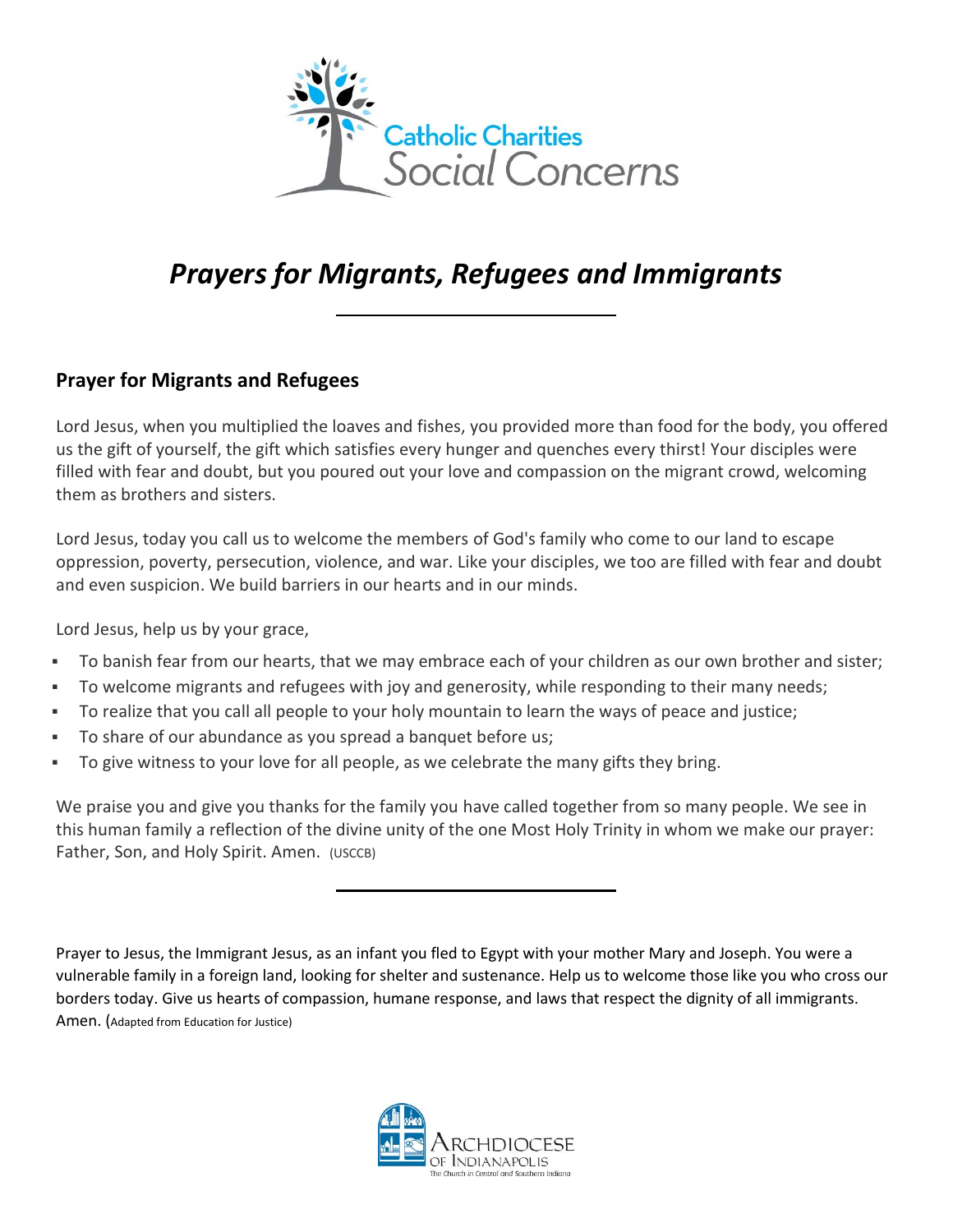

### *Prayers for Migrants, Refugees and Immigrants*

### **A Prayer for Migrant Children**

Loving Father, in your infinite compassion, we seek your divine protection for refugee children who are often alone and afraid. Provide solace to those who have been witnesses violence and destruction, Who have lost parents, family, friends, home and all they cherish due to war or persecution. Comfort them in their sorrow, and bring help in their time of need.

Show mercy to unaccompanied migrant children, too, Lord. Reunite them with their families and loved ones. Guide those children who are strangers in a foreign land to a place of peace and safety. Comfort them in their sorrow, and bring help in their time of need.

Show us how we might reach out to these precious and vulnerable children. Open our hearts to migrant and refugee children in need, so that we might see in them your own migrant Son. Give us courage to stand up in their defense against those who would do them harm.

For this we pray through our Lord Jesus Christ, who lives and reigns with you in the unity of the Holy Spirit, one God, forever and ever. Amen. (Catholic Relief Services)